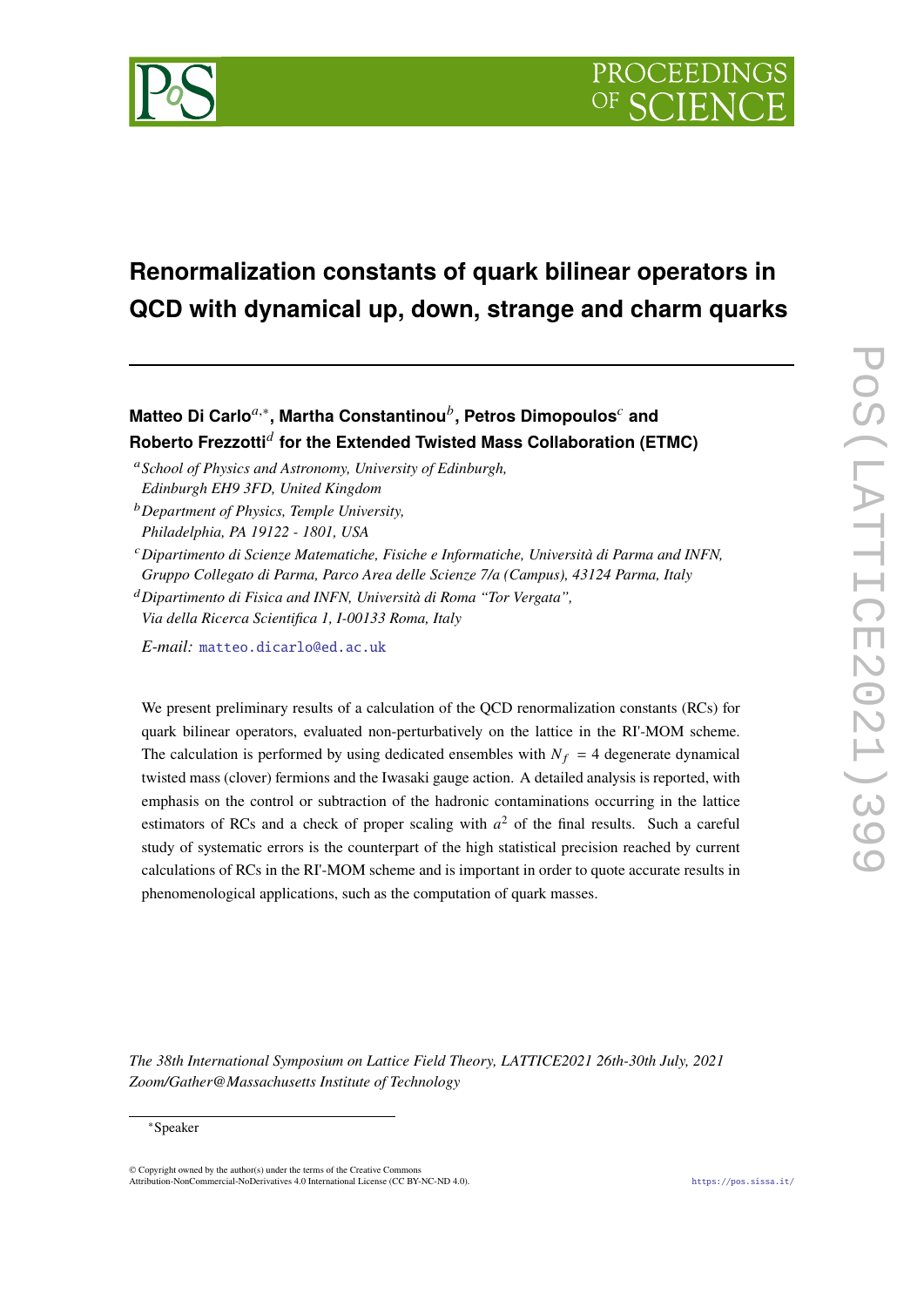#### **1. Introduction**

In this contribution we report on the non-perturbative computation of the renormalization constants (RCs) of quark non-singlet bilinear operators in lattice QCD with Wilson-clover fermions using dedicated gauge ensembles with  $N_f = 4$  degenerate dynamical quarks produced by the Extended Twisted Mass Collaboration (ETMC) [\[1\]](#page-8-0). We compute RCs in the RI'-MOM scheme [\[2\]](#page-8-1) in which the bilinear operators  $O_{\Gamma} = \overline{q}_1 \Gamma q_2$ , with  $\Gamma = \{ \mathbb{1}, \gamma_5, \gamma_{\mu}, \gamma_{\mu} \gamma_5, \sigma_{\mu\nu} \}$  (referred to in the following as  $\{S, P, V, A, T\}$ , respectively), are renormalized by imposing the condition

$$
Z_q^{-1} Z_{\Gamma} \text{Tr} \left[ \mathcal{V}_{\Gamma}(p) P_{\Gamma} \right] \big|_{p^2 = \mu^2} = 1 , \tag{1}
$$

where  $Z_{\Gamma}$  is the RC of the operator  $O_{\Gamma}$ ,  $\mathcal{V}_{\Gamma}(p)$  the amputated Green function of the operator between quark and antiquark states with momentum  $p$ , which is projected on its tree-level value with a suitable combination of Dirac matrices  $P_{\Gamma}$ , and  $Z_q$  is the quark field RC. In this work we adopt the definition of  $Z_q$  first proposed in Ref. [\[3\]](#page-8-2)

$$
Z_{q} = -\frac{i}{12N_{p}} \sum_{\mu}^{\prime} \text{Tr} \left[ \frac{\gamma_{\mu}}{\tilde{p}_{\mu}} S_{q}^{-1}(p) \right]_{p^{2} = \mu^{2}}, \qquad (2)
$$

where  $S_q(p) = \sum_x S_q(x, 0) e^{-ipx}$  is the quark propagator with momentum p and the sum  $\sum_u$ is over the  $N_p$  non-zero components of the lattice momentum  $a\tilde{p}_\mu \equiv \sin(ap_\mu)$ . Throughout the present work we have used twisted mass Wilson-clover fermions in the twisted basis, after which, as usual, the RCs are named. In the pure gauge sector we use the Iwasaki action [\[4\]](#page-8-3) and the clover term coefficient,  $c_{SW}$ , is set to its 1-loop [\[5\]](#page-8-4) tadpole-boosted value (see Ref. [\[6\]](#page-8-5) for details). The building block of the calculation of RCs is the lattice estimator of the vertex function  $V_{\Gamma}(p)$ , which is constructed in terms of quark propagators with momentum  $p$ , and is computed for several lattice momenta, different values of the (valence and sea) quark masses and at three different lattice spacings denoted in the following as A, B and C (see Ref. [\[1\]](#page-8-0) for details on the lattice setup). Then, we reduce lattice artifacts on  $V_{\Gamma}(p)$  by both applying a "democratic filter" on momenta to reduce hypercubic effects, and by subtracting the perturbative one-loop cut-off effects  $O(g^2a^{\infty})$  [\[7\]](#page-8-6). Since RI'-MOM is a mass-independent scheme, an extrapolation of  $V_{\Gamma}(p)$  to the chiral limit ( $m_a \to 0$ ) is needed to get the RCs. The determination of  $Z_P$ , in particular, requires more attention due to the chirally divergent behaviour of the vertex function  $V_P(p)$ . In order to distinguish between p-dependent lattice artifacts and the natural dependence on  $p^2 = \mu^2$  of scale-dependent operators, all RCs are evolved to a common reference scale  $\mu_{ref}$  [\[8,](#page-8-7) [9\]](#page-8-8). The RC estimates are finally obtained at each lattice spacing by applying an appropriate fit procedure. In this work we will focus mainly on the fit ansatz and results, while more details will be presented in a forthcoming publication [\[10\]](#page-8-9).

## <span id="page-1-0"></span>**2. Hadronic contaminations in RI-MOM RC estimators**

A crucial aspect of this analysis is the careful study of hadronic contaminations in RI-MOM estimators of bilinear RCs. If not treated correctly, they can in fact spoil the determination of RCs. It is well known [\[2\]](#page-8-1) that RC estimators in RI-MOM are affected by the contribution of hadronic states which are suppressed as  $O(\Lambda_{\text{OCD}}^2/p^2)$ . These have to be properly identified and removed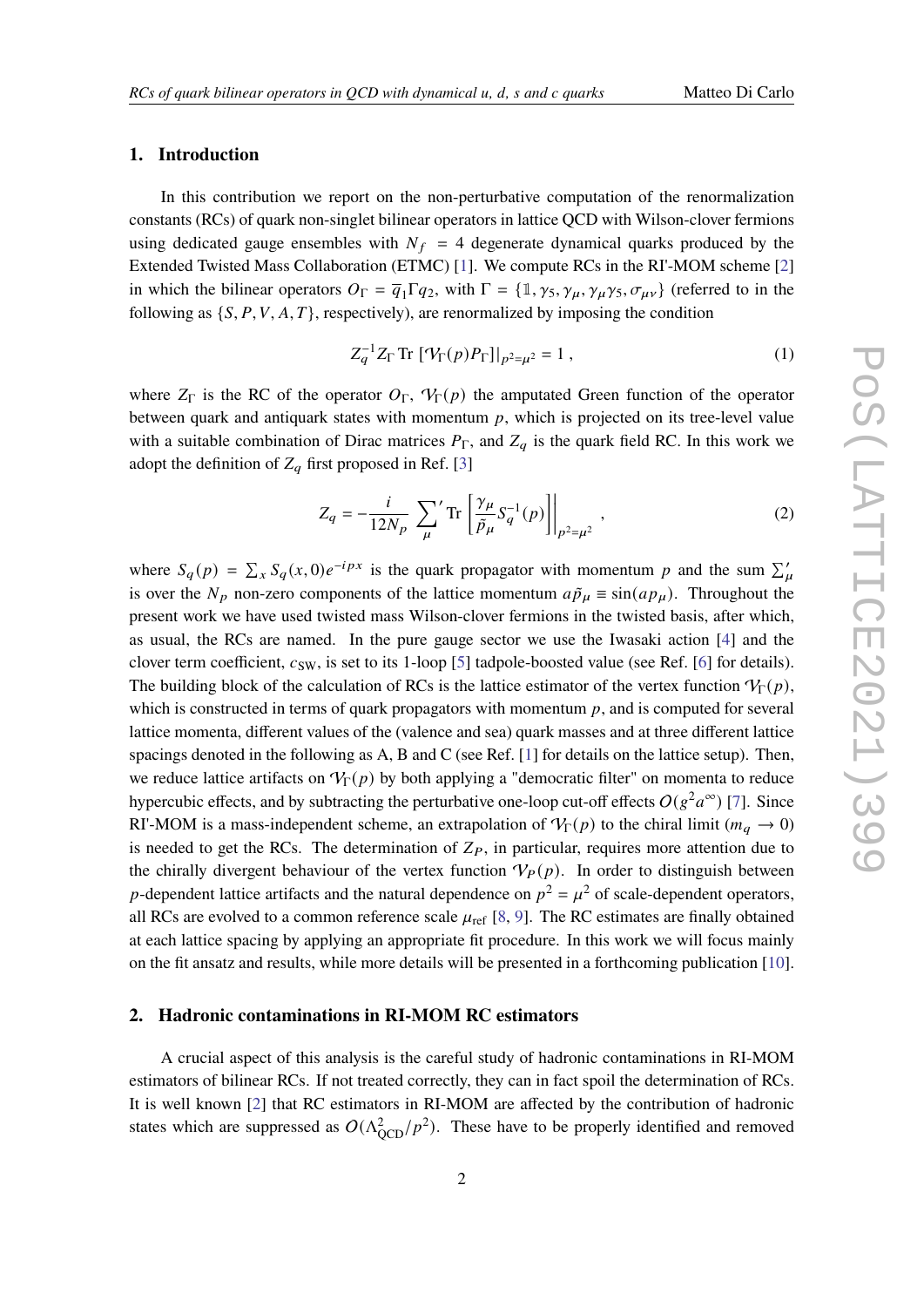in order to only get the contribution from external quark states. The evaluation of the RC  $Z_P$  of the pseudoscalar density operator requires additional care, since hadronic effects in this case are also chirally divergent as  $1/m_{\pi}^2$ . The calculation of  $Z_P$  will be briefly described in Sec. [3](#page-2-0) as it is extensively discussed in Ref. [\[1\]](#page-8-0). The origin of hadronic contaminations can be understood from the study of the large  $p^2$  behaviour ( $p^2 \gg \Lambda_{\text{QCD}}^2$ ) of the 2-fermion Green function

<span id="page-2-1"></span>
$$
G_{\Gamma}(p) = \int d^4x \, d^4y \, e^{-ip(x-y)} \langle q_1(x)O_{\Gamma}(0)\overline{q}_2(y)\rangle \sim S_q(p)\mathcal{V}_{\Gamma}(p)S_q(p) + \sum_H \frac{w_H^{(\Gamma)}\Lambda_{QCD}^4}{(p^2m_H)^2} \,. \tag{3}
$$

The first term corresponds to the contribution from the quark states we want to isolate, while the second is the contribution from intermediate hadronic states. Here  $w_H^{(\Gamma)}$  are dimensionless parameters that depend on the specific operator  $O_{\Gamma}$  and, possibly, on the mass of the intermediate hadron state  $m_H^2$ . The hadronic contributions in Eq. [\(3\)](#page-2-1) arise from the time orderings where both the quark and antiquark fields are located at time distances either before or after the operator insertion. It follows that, after amputating  $G_{\Gamma}(p)$  with inverse quark propagators  $(S_q^{-1}(p) \sim p)$  and projecting it on its tree-level value, the hadronic effects in  $V_{\Gamma}(p)$  (and hence in  $Z_{\Gamma}$ ) will be suppressed as  $O(\Lambda_{\text{OCD}}^2)/p^2$  for all  $\Gamma \neq \gamma_5$ , and  $O(\Lambda_{\text{OCD}}^4)/(p^2 m_\pi^2)$  for  $\Gamma = \gamma_5$ . As a consequence, in our analysis we will check for the presence of  $1/p^2$  contributions in the estimators of the RCs. We stress that the definition of  $G_{\Gamma}(p)$  in Eq. [\(3\)](#page-2-1) and the corresponding large  $p^2$  behaviour on the RHS are peculiar of the RI-MOM scheme in which bilinear vertices have the exceptional kinematics  $p_1^2 = p_2^2 = p^2$ and  $q^2 = (p_1 - p_2)^2 = 0$ . Therefore, other renormalization schemes like RI-SMOM [\[11\]](#page-8-10) will show a different pattern for hadronic effects. In particular, when using non-exceptional momenta  $p_1^2 = p_2^2 = q^2 = p^2$  chiral symmetry breaking and other infrared effects are expected to be more suppressed than in RI-MOM. An extended discussion on hadronic contaminations in the RI-MOM scheme is given in Ref. [\[1\]](#page-8-0), and will be extended in Ref. [\[10\]](#page-8-9), while a study of such effects in the RI-SMOM scheme will be part of future investigations.

# <span id="page-2-0"></span>**3.** Determination of  $Z_q$ ,  $Z_p$  and  $Z_v$  in RI'-MOM

In this Section we describe the determination of the RCs of the quark field  $(Z_q)$ , of the pseudoscalar density  $(Z_P)$ , and of the (local) vector current  $(Z_V)$  obtained in the RI'-MOM scheme.

**Quark field renormalization** The simplest quantity to determine is  $Z_q$ , as it only depends on the inverse quark propagator and hence does not suffer from hadronic contaminations. Moreover, the dependence of  $Z_q$  on the (valence and sea) quark mass is tiny, thus justifying the use of a constant fit ansatz in the chiral extrapolation. The  $p^2$ -dependence of the data after the evolution to a common reference scale of  $\mu_{\text{ref}}^2 = 13 \text{ GeV}^2$  $\mu_{\text{ref}}^2 = 13 \text{ GeV}^2$  $\mu_{\text{ref}}^2 = 13 \text{ GeV}^2$  is shown in Fig. 1 for the three lattice spacings. The final value of  $Z_q$  is then obtained using two different methods. The first method (M1) consists in fitting the  $Z_q(\mu_{\rm ref}^2)$  data linearly in  $p^2$  in the range  $p^2 \in [10-16]$  GeV<sup>2</sup> with the aim of removing  $O(a^2p^2)$ cut-off effects, while in the second method (M2) the same data are fitted to a constant [\[3,](#page-8-2) [12\]](#page-9-0). In principle, M2 is by construction much less sensitive than M1 to small residual higher order perturbative effects or hadronic contaminations but leaves some  $O(a^2)$  artifacts in the RC estimates. In the absence of such systematics, the two methods should yield compatible results for renormalized matrix elements in the continuum limit. This can be tested, for example, by studying the scaling of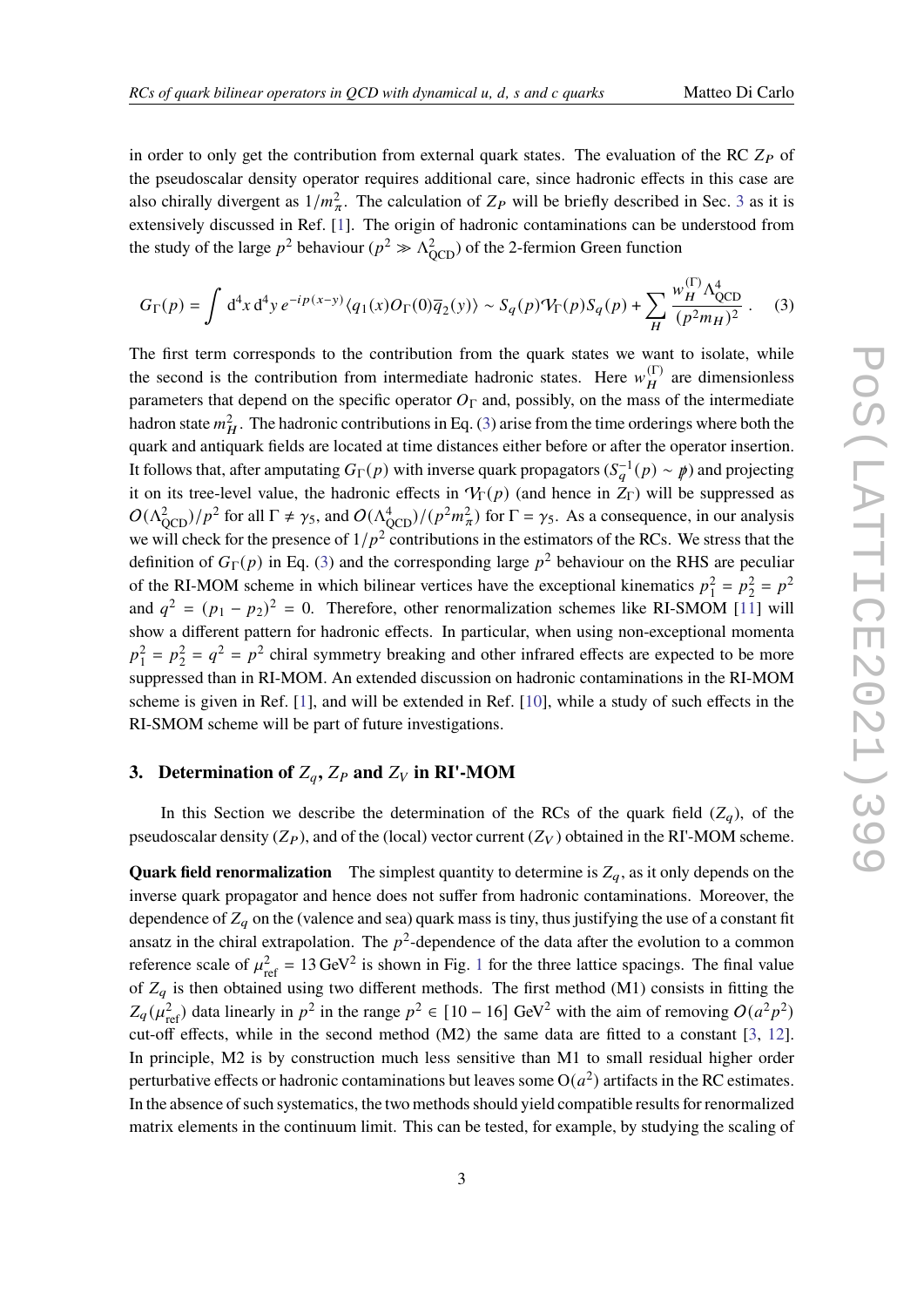

<span id="page-3-0"></span>

**Figure 1:** Dependence of  $Z_q$  [13 GeV<sup>2</sup>] on the momentum  $p^2$  (in physical units) for the three lattice spacings  $a \approx \{0.0938, 0.0807, 0.0690\}$  fm, labelled as A, B and C, respectively.



**Figure 2:** Scaling of the difference  $\Delta Z_q$ [M1] –  $Z_q$ [M2] with  $(a/w_0)^2$  evaluated at  $\mu_{\text{ref}}^2 = 13 \text{ GeV}^2$ .

the difference  $\Delta Z_{\Gamma} = Z_{\Gamma} [M1] - Z_{\Gamma} [M2]$  with  $a^2$ . The value of  $\Delta Z_q$ , as expected, results to be well compatible with zero in the limit  $a^2 \rightarrow 0$ , as shown in Fig. [2.](#page-3-0)

**The pseudoscalar density** As mentioned in Sec. [2,](#page-1-0) the calculation of  $Z_p$  is more delicate due to the pion contamination showing up as a pole  $1/m_\pi^2$  in the lattice estimator of the vertex function  $\mathcal{V}_P$ . In our analysis we adopted a partially quenched (PQ) setup<sup>[1](#page-3-1)</sup>. Therefore, exploiting that  $[m_{\pi}^2]_{\text{val}} \sim \mu_{\text{val}}$ at LO in PQ chiral perturbation theory [\[13\]](#page-9-1) we can extrapolate the vertex lattice estimator to  $\mu_{val} = 0$ at fixed  $p^2$  with the following fit ansatz

$$
v_P(p, \mu_{\text{val}}, \mu_{\text{sea}}) = V_P(p, \mu_{\text{sea}}) + \frac{K'}{p^2} + \frac{K}{p^2} \frac{1}{\mu_{\text{val}}} + \frac{K''}{p^2} \mu_{\text{val}} + \dots
$$
 (4)

where  $V_P(p, \mu_{\text{sea}})$  is our target vertex, the K-coefficients contain in general lattice artifacts and the ellipsis stands for terms suppressed by higher powers of  $1/p^2$  as  $p^2 \to \infty$ . In practice, we noticed that the linear dependence on  $\mu_{val}$  is mostly due to an  $O(a^2)$  effect and therefore  $K''$  was not included in the fit, thus absorbing this cut-off effect in the extrapolated value at  $\mu_{val} = 0$ . Since at fixed  $p^2$ the target vertex  $V_P$  and the finite hadronic contamination  $K'/p^2$  cannot be disentangled, after the chiral extrapolation it is necessary to check the data against both  $p^2$ -dependent lattice artifacts **and**  $O(a^0)$  residual hadronic effects scaling as  $1/p^2$ . As described in Ref. [\[1\]](#page-8-0), we did this in the case of  $Z_P(\mu_{\text{ref}}^2)$  both by fitting directly the  $1/p^2$  pole (in a range of  $p^2$  around  $p^2 = \mu_{\text{ref}}^2$ ) and by studying the  $a^2$  behaviour of the non-perturbative step scaling function  $\Sigma_P(\mu_a^2, \mu_b^2) = \overline{Z_P(\mu_a^2)/Z_P(\mu_b^2)}$ . In the first case we obtained a result compatible with zero for the fit parameter of the  $1/p^2$  pole, while in the second case we got perfect agreement of numerical data extrapolated linearly in  $a^2$  with the continuum perturbative result of  $\Sigma_P$  (computed at  $N^3LO$ ). Both findings suggest that residual systematic uncertainties on  $Z_P$  are negligible within our small statistical errors. The final results for  $Z_P$  are obtained by applying the methods M1 and M2 at two different reference scales and using different  $p^2$ -ranges for the fits. For further details on the calculation of  $Z_P$  we refer to Ref. [\[1\]](#page-8-0).

<span id="page-3-1"></span><sup>&</sup>lt;sup>1</sup>At all  $\beta$  values we compute propagators with 9 different values of the valence masses  $\mu_{\text{val}}$  (from ~ 8 to ~16 times larger than the average up-down quark mass) for each of the four sea mass  $\mu_{sea}$  used.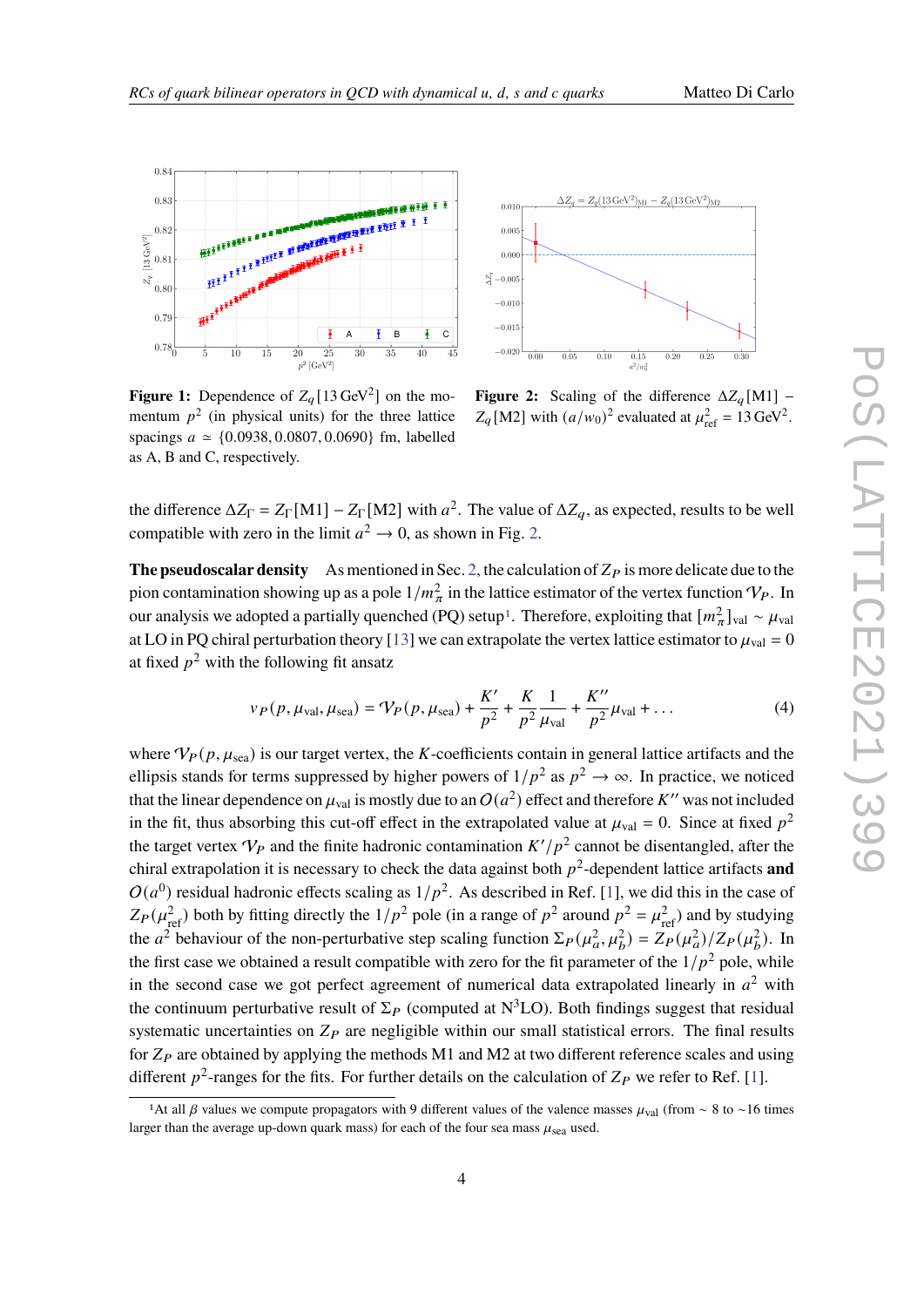**The local vector current** We now turn to compute the RC for the local vector current,  $Z_V$ . In this case, unlike the determination of  $Z_P$ , the chiral extrapolation is easier due to the absence of chirally divergent effects and thanks to the tiny linear dependence on  $\mu_{\text{val}}$ , that allows us to safely neglect the linear term in the chiral fit ansatz. However, also in this case one has to take into account the contribution of residual  $1/p^2$  hadronic effects, which turn out to be significant for  $Z_V$  even at relatively high values of  $p^2$ . In Fig. [3](#page-4-0) we show the  $p^2$ -dependence of  $Z_V$  at three different values of the lattice spacing  $a \approx \{0.0938, 0.0807, 0.0690\}$  fm. The impact of the  $\sim 1/p^2$  hadronic effects can be seen very clearly by studying the scaling of  $\Delta Z_V = Z_V \text{[M1]} - Z_V \text{[M2]}$  with  $a^2$  (the methods M1 and M2 being applied in the range  $p^2 \in [18-22]$  GeV<sup>2</sup> where the curves in Fig. [3](#page-4-0) look pretty linear in  $p^2$  at all three  $\beta$ 's) and by comparing the non-perturbative estimate of the step scaling function  $\Sigma_V(\mu_a^2, \mu_b^2)$  with its exact value  $\Sigma_V = 1$ . Both tests fail dramatically: from Fig. [4](#page-5-0) we see that the quantity  $\Delta Z_V$  does not scale linearly to zero with  $(a/w_0)^2$ , while in Fig. [5](#page-5-0) the same behaviour is shown for the difference of the lattice step scaling function  $\Sigma_V(21.5 \text{ GeV}^2, 14.3 \text{ GeV}^2)$  from unit value. This means that the methods M1 and M2 are not adequate in this case to extract the value of  $Z_V$ . Therefore, we introduce a new method M3, consisting in a fit of the data on large  $p^2$  ranges with the following fit ansatz

<span id="page-4-1"></span>
$$
\zeta_V(p^2) = Z_V + d_2^{(V)} \cdot (a^2 p^2) + \frac{\epsilon_V}{p^2} \,. \tag{5}
$$

Here  $\zeta_V(p^2)$  is the lattice estimator of the RC (corresponding to the curves in Fig. [3\)](#page-4-0), while  $Z_V$  is our target RC, which is free from leading cut-off effects and hadronic contaminations. The method M3 is applied in the ranges  $p^2 \in [4\text{-}20]$  GeV<sup>2</sup>,  $p^2 \in [4\text{-}25]$  GeV<sup>2</sup> and  $p^2 \in [4\text{-}30]$  GeV<sup>2</sup> for the lattice spacings A, B and C, respectively. The choice of different upper bounds is motivated by the fact that higher order cut-off effects start contributing at different values of physical  $p^2$  depending on the lattice spacing. We also checked that the fit is not sensitive to small variations of the lower bound. The results of the fit parameters obtained with the M3 method are reported in Table [1,](#page-5-1) where the second uncertainty quoted for  $Z_V$  is a conservative systematic error.

<span id="page-4-0"></span>

**Figure 3:** Dependence of  $Z_V$  on the momentum  $p^2$  (in physical units) for the three lattice spacings  $a \approx \{0.0938, 0.0807, 0.0690\}$  fm, labelled as A, B and C, respectively.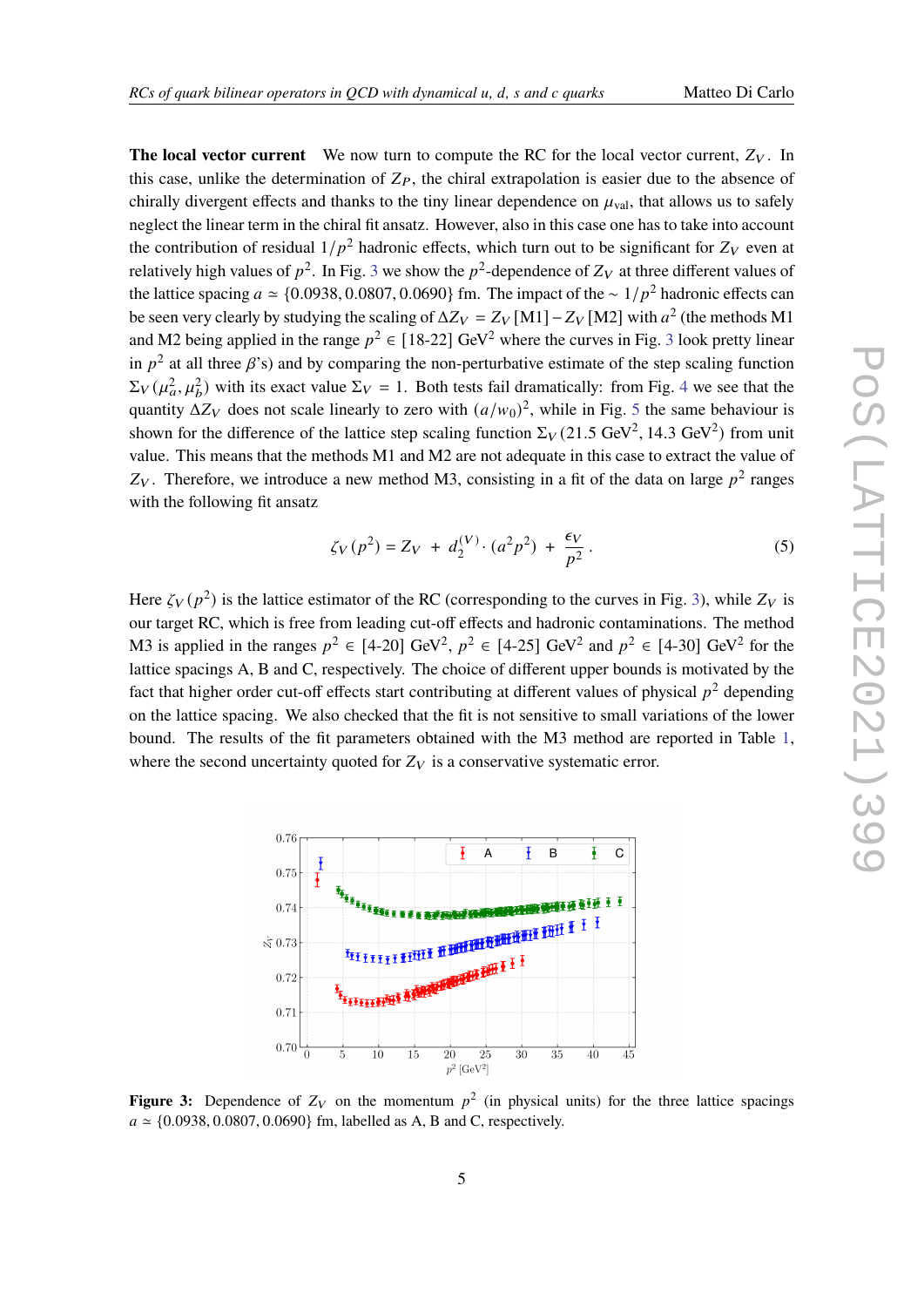<span id="page-5-0"></span>

**Figure 4:** Scaling of the difference  $\Delta Z_V = Z_V \,[\text{M1}] - \text{Figure}$  $Z_V$  [M2] with  $(a/w_0)^2$ .

<span id="page-5-1"></span>

| B       | $Z_V$          |           | $\epsilon_V$ [GeV <sup>2</sup> ] |
|---------|----------------|-----------|----------------------------------|
| 1.726   | 0.6989(15)(10) | 0.0038(3) | 0.057(6)                         |
| $1.778$ | 0.7148(22)(10) | 0.0032(4) | 0.051(11)                        |
| 1.836   | 0.7306(13)(10) | 0.0018(4) | 0.061(6)                         |

**5:** Scaling of the function  $\Sigma_V$ (21.5 GeV<sup>2</sup>, 14.3 GeV<sup>2</sup>) – 1 with  $(a/w_0)^2$ .

| ß     | $Z_V$ [WTI] |
|-------|-------------|
| 1.726 | 0.6960(7)   |
| 1.778 | 0.7131(6)   |
| 1.836 | 0.7310(5)   |

**Table 1:** Results of the fit on  $\zeta_V(p^2)$  using the M3 fit ansatz of Eq. [\(5\)](#page-4-1).

**Table 2:** Results of  $Z_V$ , in the chiral limit, obtained from the WTI in Eq. [\(6\)](#page-5-2).

The RC  $Z_V$  can be obtained also in alternative and completely independent ways from the study of hadronic correlators involving the vector current. In particular, we can extract  $Z_V$  from the PCAC Ward-Takahashi identity (WTI) for twisted mass fermions, namely

<span id="page-5-2"></span>
$$
Z_V \sum_{\mathbf{x}} \langle \tilde{\partial}_0 V_0(t, \mathbf{x}) P^{\dagger}(0) \rangle^{(\chi)} = (\mu_1 + \mu_2) \sum_{\mathbf{x}} \langle P(t, \mathbf{x}) P^{\dagger}(0) \rangle^{(\chi)}, \tag{6}
$$

where  $\tilde{\partial}_0$  is the symmetric lattice time derivative, P is the pseudoscalar density and the suffix  $(\chi)$ denotes that the matrix elements are computed using twisted mass fermions in the *twisted* basis, in which the renormalized (physical) axial current can be written as  $(A_R)_{\mu} = Z_V A_{\mu}^{(q)} = -iZ_V V_{\mu}^{(\chi)}$ . The results obtained with this method using the same  $N_f = 4$  gauge ensembles are reported in Table [2.](#page-5-1) A remarkable advantage of this approach is that the correlators in Eq. [\(6\)](#page-5-2) can be computed very precisely and  $Z_V$  can be extracted without any systematic effect other than  $O(a^2)$  artifacts. The values of  $Z_V$  obtained from the WTI can then be used to check the reliability of the RI-MOM results in Tab. [1.](#page-5-1) The two determinations, if hadronic contaminations are under control, should in fact only differ by  $O(a^2)$  discretization effects. The scaling of the difference  $Z_V[\text{R}]\text{--}Z_V[\text{W}]\text{--}Z_V[\text{W}]\text{--}Z_V[\text{W}]\text{--}Z_V[\text{W}]\text{--}Z_V[\text{W}]\text{--}Z_V[\text{W}]\text{--}Z_V[\text{W}]\text{--}Z_V[\text{W}]\text{--}Z_V[\text{W}]\text{--}Z_V[\text{W}]\text{--}Z_V[\text{W}]\text{--}Z_V[\text$ Fig. [6.](#page-6-0) The larger errorbars on the data in the figure represent the statistical+systematic uncertainty propagated from the results in Table [1.](#page-5-1) We show the results of a constant fit and a linear fit to the data (using the larger errorbars), both yielding an intercept well compatible with zero. Notice that all three points at finite lattice spacing are compatible to zero within  $1-2\sigma$ . The calculation of  $Z_V$  through the WTI is certainly preferable, since it allows one to reach a very high level of precision. However, we believe that the calculation of  $Z_V$  in the RI'-MOM scheme is valuable and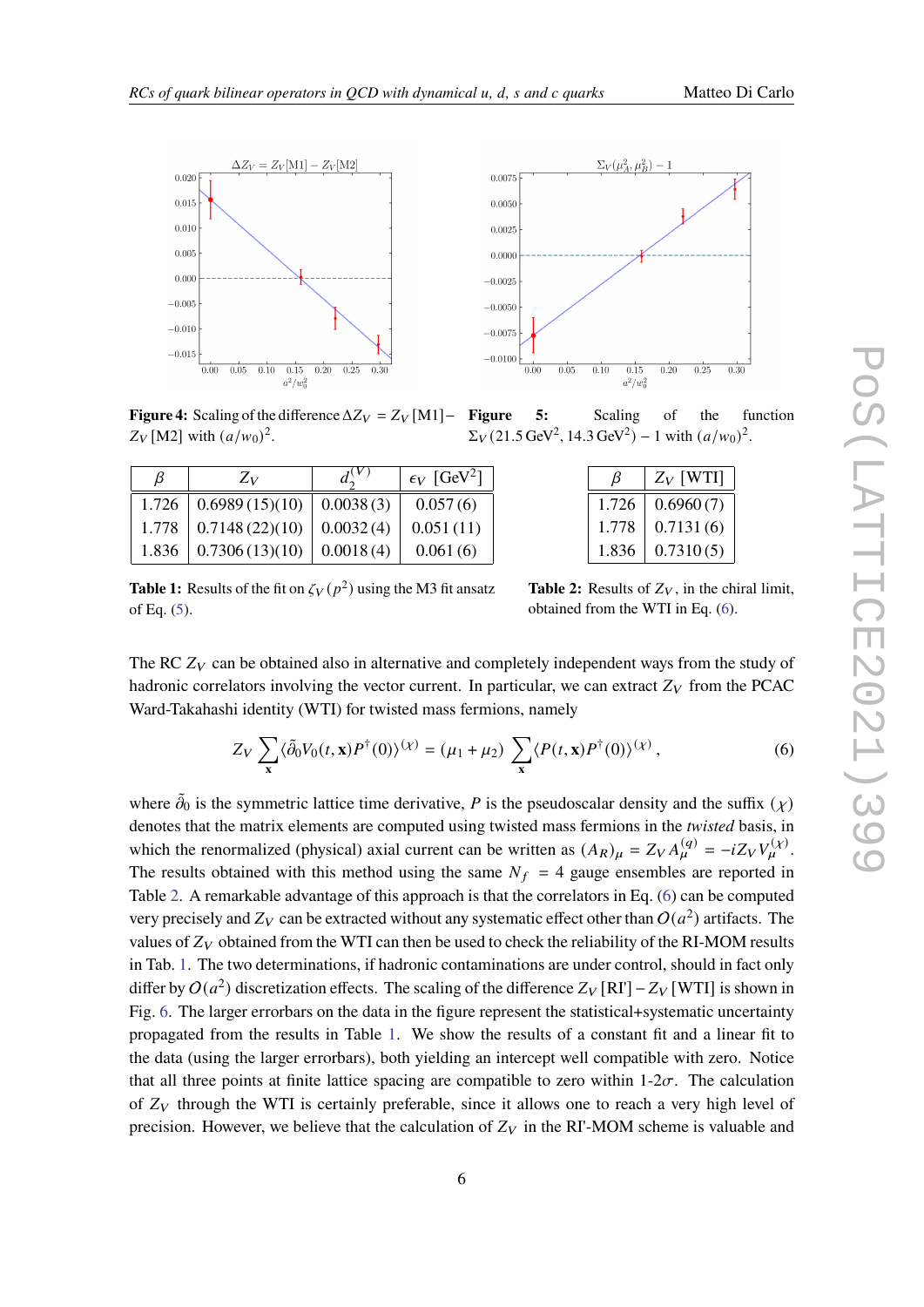<span id="page-6-0"></span>

**Figure 6:** Scaling of the difference  $(Z_V)_{\text{RII}} - (Z_V)_{\text{WII}}$  versus  $a^2/w_0^2$ . The larger errorbars on the data represent the statistical+systematic uncertainty propagated from the results in Table [1.](#page-5-1) A linear fit (blue) and a constant fit (green) to the data are also reported.

instructive, since the good agreement between the two approaches highlights the reliability of our analysis procedure and shows that the use of RI-MOM does not prevent precise determinations of RCs at the per mille level, once hadronic contaminations are properly treated.

### **4. Evaluation of the other renormalization constants**

For the determination of the RCs of the axial current  $(Z_A)$  and of the scalar density  $(Z_S)$  we have employed a different approach, since our safety checks against hadronic contaminations failed in both cases and we did not have alternative determinations as precise as  $Z_V[\text{WTI}]$  to compare with. Therefore our approach here consists in an indirect evaluation based on a combination of results obtained in RI'-MOM and using alternative hadronic methods.

**The axial current** We determine  $Z_A$  as the combination of  $(Z_A/Z_V)[RI]$  obtained in the RI'-MOM scheme and  $Z_V$  [WTI] from Ward identities. In fact, the lattice estimator of the ratio  $Z_A/Z_V$ shows a suppression of the hadronic contaminations compared to  $Z_A$  alone. We then follow the same procedure described in Sec. [3](#page-2-0) for  $Z_V$  and compute the ratio  $Z_A/Z_V$  in the RI'-MOM scheme applying the method M3 to the lattice estimator  $\zeta_{A/V}(p^2)$  in the ranges  $p^2 \in [4\text{-}20]$  GeV<sup>2</sup>,  $p^2 \in [4\text{-}25]$  GeV<sup>2</sup> and  $p^2 \in [4-30]$  GeV<sup>2</sup> for the lattice spacings A, B and C, respectively. The results of the fit are reported in the second column of Table [3.](#page-7-0) As a safety check, these results can be compared with an alternative and independent determination of  $Z_A/Z_V$  that only makes use of hadronic matrix elements and exploits the properties of two variants of the twisted-mass fermion action [\[3\]](#page-8-2). In this case, the ratio  $Z_A/Z_V$  is extracted by expressing the renormalized physical matrix element of the axial current  $\langle 0| (A_0)_R | \pi \rangle$  in terms of matrix elements of bare operators regularized using either the twisted mass (tm) or Osterwalder-Seiler (OS) valence quarks<sup>[2](#page-6-1)</sup>:

$$
\langle 0|(A_0)_R|\pi\rangle = Z_V \langle 0|A_0|\pi\rangle^{\text{tm}} = Z_A \langle 0|A_0|\pi\rangle^{\text{OS}} + O(a^2) . \tag{7}
$$

<span id="page-6-1"></span><sup>2</sup>The two regularizations once expressed in the *physical* quark basis differ by the values of the Wilson parameters of the u, d quark fields, namely  $r_u = -r_d = 1$  for tm fermions and  $r_u = r_d = 1$  for OS fermions. See Ref. [\[3\]](#page-8-2) for further details.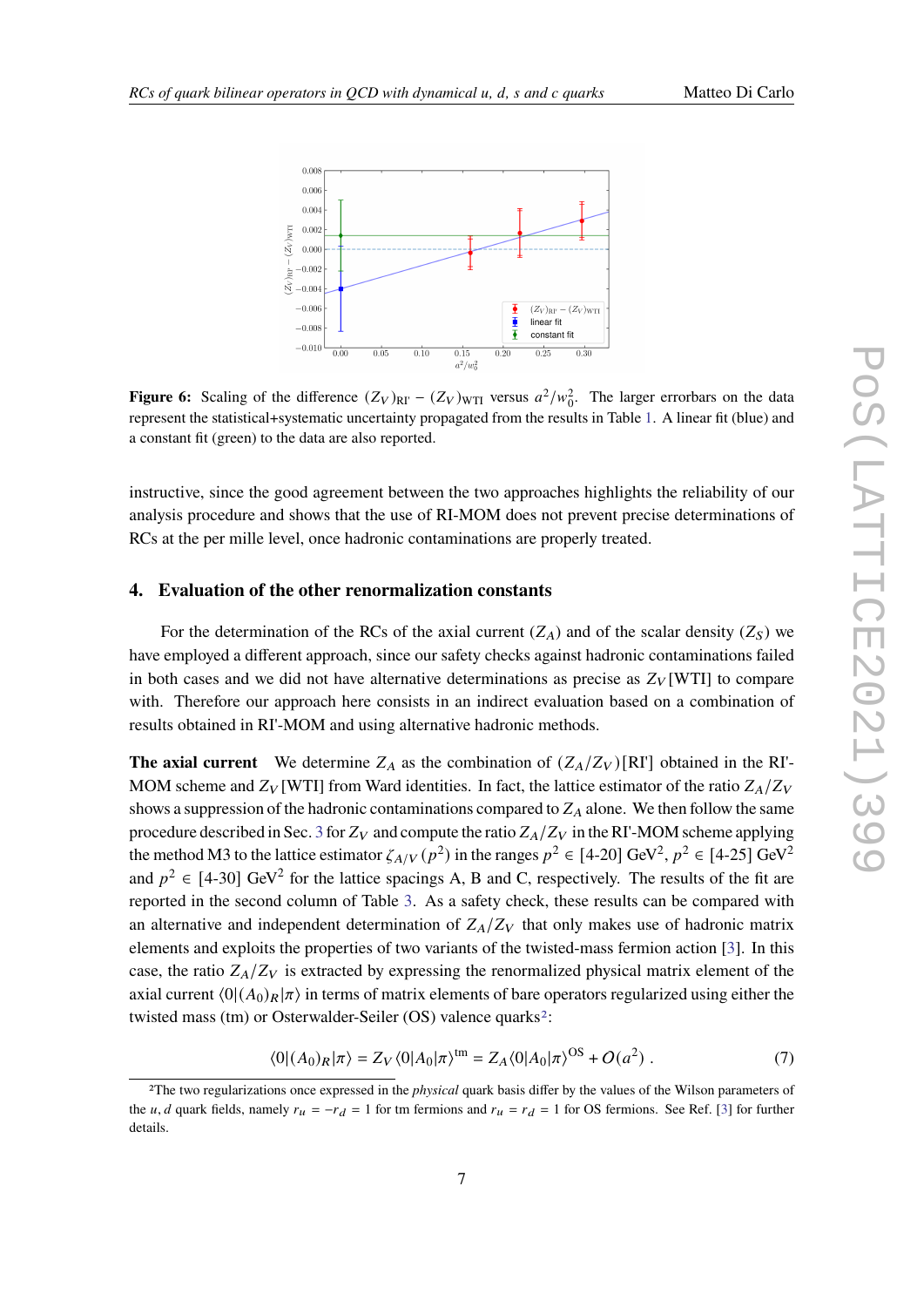The two matrix elements differ only by  $O(a^2)$  effects at maximal twist and therefore  $Z_A/Z_V$  is readily obtained from their ratio. The results obtained with this method using the same  $N_f = 4$ gauge ensembles are reported in the third column of Table [3.](#page-7-0) The difference  $(Z_A/Z_V)[\text{R}]$  –  $(Z_A/Z_V)$ [tm/OS] has a very good scaling with  $(a/w_0)^2$  also in this case. Notice that currently the precision on  $Z_A/Z_V$  obtained in this way is much lower than for  $Z_V$  [WTI]. However, this can be easily improved in the future by increasing the statistics. Finally, we extract  $Z_A$  by combining the ratio  $Z_A/Z_V$  from RI'-MOM and  $Z_V$  from WTI, namely as  $Z_A = (Z_A/Z_V)[RI'] \times Z_V [WTI]$ . This procedure yields an overall uncertainty of  $O(0.1\%)$  on  $Z_A$ , mainly driven by the RI'-MOM determination  $Z_A/Z_V$  [RI'].

| B     | $Z_A/Z_V$ [RI'] | $Z_A/Z_V$ [tm/OS] |
|-------|-----------------|-------------------|
| 1.726 | 1.0599(13)      | 1.036(7)          |
| 1.778 | 1.0563(11)      | 1.035(5)          |
| 1.836 | 1.0524(8)       | 1.040(4)          |

<span id="page-7-0"></span>**Table 3:** Results for the ratio  $Z_A/Z_V$  obtained in the RI'-MOM scheme using the M3 method (second column) and with the alternative hadronic method through chiral extrapolation (third column).

**The scalar density** The scalar RC  $Z<sub>S</sub>$  is obtained analogously as a combination of results from RI'-MOM and hadronic methods. In this case, since  $Z_P$  is extracted very precisely in the RI'-MOM scheme (see Sec. [3](#page-2-0) and Ref. [\[1\]](#page-8-0)), we extract  $Z_s$  by combining such result with the ratio  $(Z<sub>S</sub>/Z<sub>P</sub>)$ [tm/OS] obtained from the calculation of the hadronic matrix element of the pseudoscalar density  $\langle 0|P|\pi \rangle$  in the tm and OS regularizations, namely  $Z_s = (Z_s/Z_P)[\text{tm/OS}] \times Z_P[\text{RI}']$ . The current precision on  $Z_s$  is  $O(1\%)$  and it is dominated by the RI'-MOM determination of  $Z_P$ .

**The tensor operator** The calculation of  $Z_T$  is still in progress and its accuracy has to be established. The complete analysis will be presented in a forthcoming publication [\[10\]](#page-8-9).

### **5. Conclusion**

In this work we have presented an overview and some preliminary results about the calculation of RCs of quark bilinear operators performed using  $N_f = 4$  ETMC gauge ensembles [\[1\]](#page-8-0). Since many current lattice calculations require high precision level, systematic uncertainties in the determination of RCs become relevant and must be kept under control. For this reason, in our analysis we carry on a careful study of the hadronic contaminations affecting lattice estimators of RCs, evaluated non-perturbatively in the RI'-MOM scheme. The different impact of such hadronic effects on the Green functions of quark bilinear operators suggests different numerical strategies to extract the various RCs. In the case of significant hadronic contaminations, these have been identified and subtracted from the data, as it has been shown in the case of  $Z_V$ . Scale-independent combinations of RCs can also be computed using alternative methods based on ratios of suitable hadronic matrix elements. Looking at the  $a^2$ -scaling of the difference of the results from the hadronic and RI'-MOM methods we get a conservative upper bound on the residual systematic errors.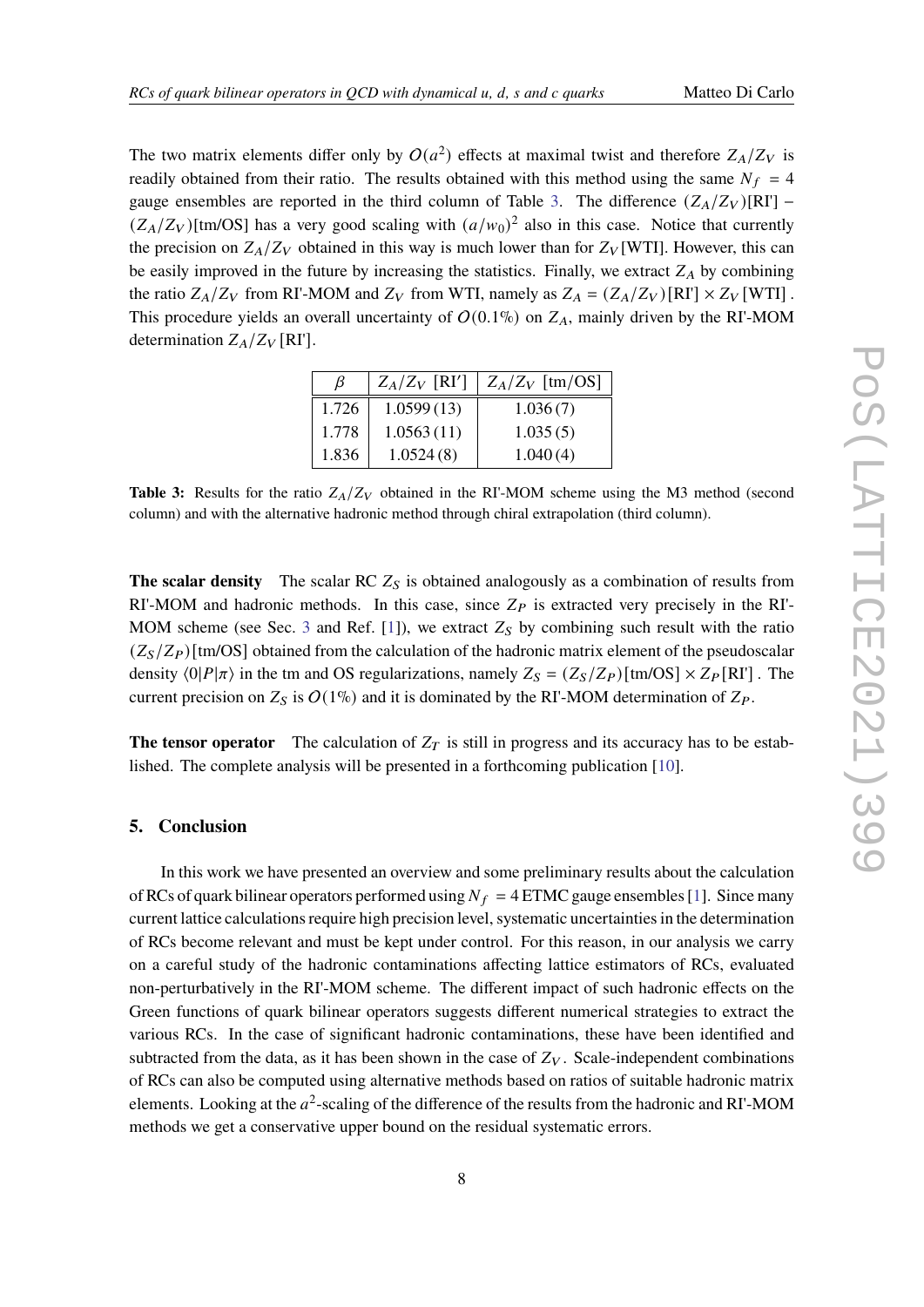# **Acknowledgments**

M.D.C. is supported by UK STFC grant ST/P000630/1. P.D. acknowledges support from the European Union Horizon 2020 research and innovation programme under the Marie Skłodowska-Curie grant agreement No. 813942 (EuroPLEx) and acknowledges also support from INFN under the research project INFN-QCDLAT. R.F. acknowledges partial support from the University of Tor Vergata through the Grant "Strong Interactions: from Lattice QCD to Strings, Branes and Holography" within the Excellence Scheme "Beyond the Borders".

# **References**

- <span id="page-8-0"></span>[1] ETM collaboration, *Quark masses using twisted-mass fermion gauge ensembles*, *[Phys. Rev.](https://doi.org/10.1103/PhysRevD.104.074515) D* **104** [\(2021\) 074515](https://doi.org/10.1103/PhysRevD.104.074515) [[2104.13408](https://arxiv.org/abs/2104.13408)].
- <span id="page-8-1"></span>[2] G. Martinelli, C. Pittori, C.T. Sachrajda, M. Testa and A. Vladikas, *A General method for nonperturbative renormalization of lattice operators*, *[Nucl. Phys. B](https://doi.org/10.1016/0550-3213(95)00126-D)* **445** (1995) 81 [[hep-lat/9411010](https://arxiv.org/abs/hep-lat/9411010)].
- <span id="page-8-2"></span>[3] ETM collaboration, *Non-perturbative renormalization of quark bilinear operators with*  $N_f = 2$  *(tmQCD)* Wilson fermions and the tree-level improved gauge action, [JHEP](https://doi.org/10.1007/JHEP08(2010)068) 08 [\(2010\) 068](https://doi.org/10.1007/JHEP08(2010)068) [[1004.1115](https://arxiv.org/abs/1004.1115)].
- <span id="page-8-3"></span>[4] Y. Iwasaki, *Renormalization Group Analysis of Lattice Theories and Improved Lattice Action: Two-Dimensional Nonlinear O(N) Sigma Model*, *[Nucl. Phys. B](https://doi.org/10.1016/0550-3213(85)90606-6)* **258** (1985) 141.
- <span id="page-8-4"></span>[5] S. Aoki, R. Frezzotti and P. Weisz, *Computation of the improvement coefficient c(SW) to one loop with improved gluon actions*, *[Nucl. Phys. B](https://doi.org/10.1016/S0550-3213(98)00742-1)* **540** (1999) 501 [[hep-lat/9808007](https://arxiv.org/abs/hep-lat/9808007)].
- <span id="page-8-5"></span>[6] C. Alexandrou et al., *Simulating twisted mass fermions at physical light, strange and charm quark masses*, *[Phys. Rev. D](https://doi.org/10.1103/PhysRevD.98.054518)* **98** (2018) 054518 [[1807.00495](https://arxiv.org/abs/1807.00495)].
- <span id="page-8-6"></span>[7] ETM collaboration, *Renormalization functions for Nf=2 and Nf=4 twisted mass fermions*, *[Phys. Rev. D](https://doi.org/10.1103/PhysRevD.95.034505)* **95** (2017) 034505 [[1509.00213](https://arxiv.org/abs/1509.00213)].
- <span id="page-8-7"></span>[8] K.G. Chetyrkin and A. Retey, *Renormalization and running of quark mass and field in the regularization invariant and MS-bar schemes at three loops and four loops*, *[Nucl. Phys. B](https://doi.org/10.1016/S0550-3213(00)00331-X)* **583** [\(2000\) 3](https://doi.org/10.1016/S0550-3213(00)00331-X) [[hep-ph/9910332](https://arxiv.org/abs/hep-ph/9910332)].
- <span id="page-8-8"></span>[9] J.A. Gracey, *Three loop anomalous dimension of nonsinglet quark currents in the RI-prime scheme*, *[Nucl. Phys. B](https://doi.org/10.1016/S0550-3213(03)00335-3)* **662** (2003) 247 [[hep-ph/0304113](https://arxiv.org/abs/hep-ph/0304113)].
- <span id="page-8-9"></span>[10] ETM collaboration, *in preparation*, .
- <span id="page-8-10"></span>[11] C. Sturm, Y. Aoki, N.H. Christ, T. Izubuchi, C.T.C. Sachrajda and A. Soni, *Renormalization of quark bilinear operators in a momentum-subtraction scheme with a nonexceptional subtraction point*, *[Phys. Rev. D](https://doi.org/10.1103/PhysRevD.80.014501)* **80** (2009) 014501 [[0901.2599](https://arxiv.org/abs/0901.2599)].